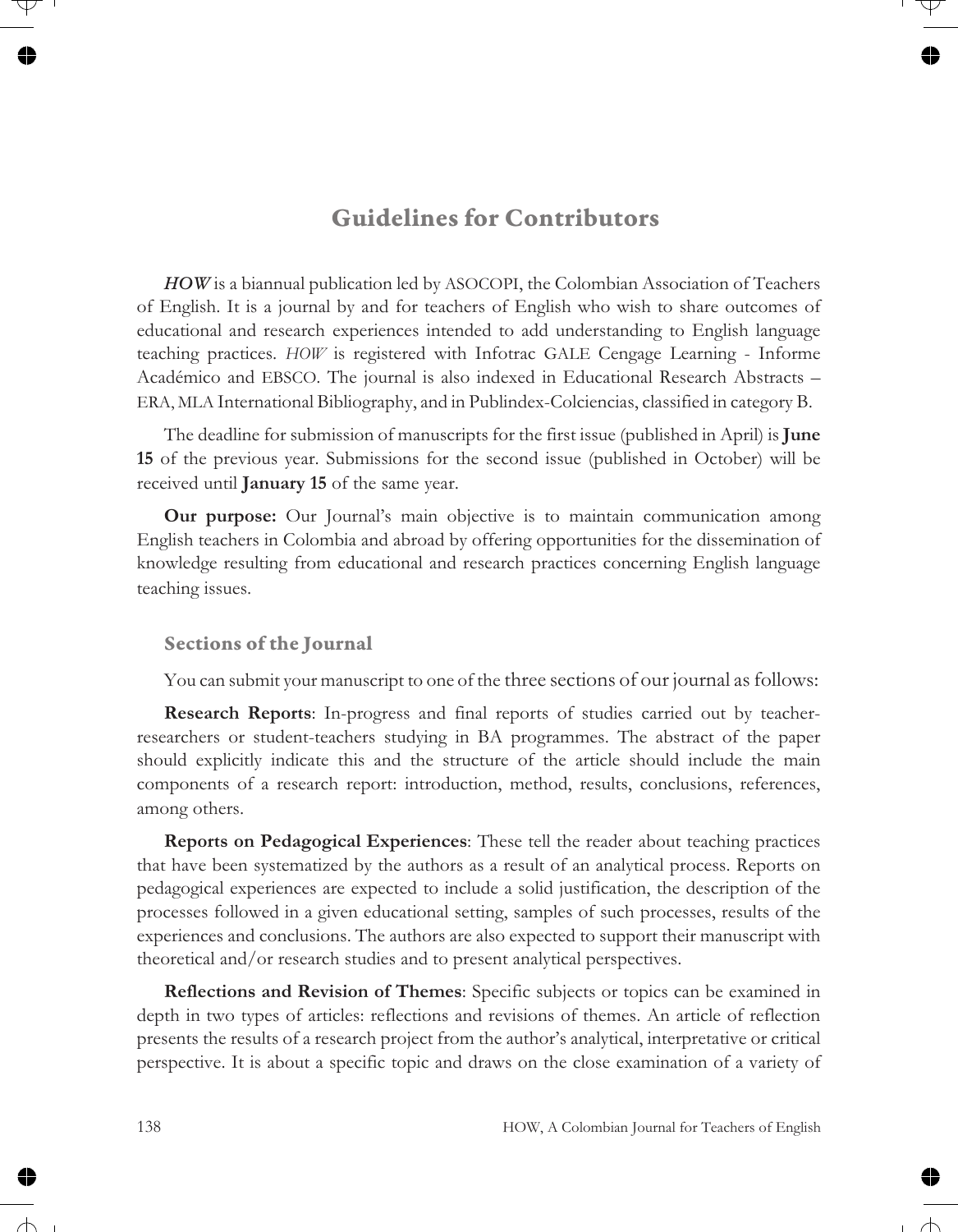sources and clearly shows the author's informed points of view. An article of revision is the result of a research project in which one analyses, systematizes and integrates the outcomes of published or non-published research projects about a specific topic. They gather the advances and developmental tendencies in the field and support them with a rich and varied selection of references.

In general, it is advisable that manuscripts contain clear pedagogic implications stated in no less than three pages. Additionally, there should be a section at the end indicating further research in the field.**Important note:** Manuscripts signed by more than three authors will not be considered.

## **Submitting an article**

To be considered for publication, you should send your manuscript in a Word document to our e-mail account. Keeping in mind the sections of our journal, please indicate in the letter to the editor the section your contribution is written for.

Papers must not exceed 7000 words, including the abstract, key words, footnotes, references, and annexes. Please, indicate at the beginning of the manuscript your total number of words. The manuscript should be saved as a Word document, double-spaced, Times Roman 12, and with all margins at least three centimetres. Do not write your name or biodata in the article. Manuscripts should contain an abstract of no more than 110 words and a list of key words in alphabetical order (no more than five). The abstract and the key words should be both in Spanish and in English.

Translate all excerpts, appendices, quotes, and other long pieces of information into English indicating in a footnote the original language and that the translation is made for publication purposes. Keep the original language of excerpts only when it is necessary for the objectives of the study; in this case, provide the English translation as well.

Footnotes must be used sparingly. If necessary, they must be included on the same page, not at the end of the document. All graphics in the article should be elaborated in black and white. Please avoid the use of colour. Include downsized versions of each figure or table in the manuscript, following the word format. The figures or pictures used in the manuscript should also be sent in complementary high-resolution graphic files; JPG is preferred. Tables should be created in Microsoft Word. Appendixes, figures, and tables should include a title.

Following the American Psychological Association (APA) style, Sixth Edition (see samples of references), authors must include citations inside the text as well the complete bibliographic information for each citation in the list of references.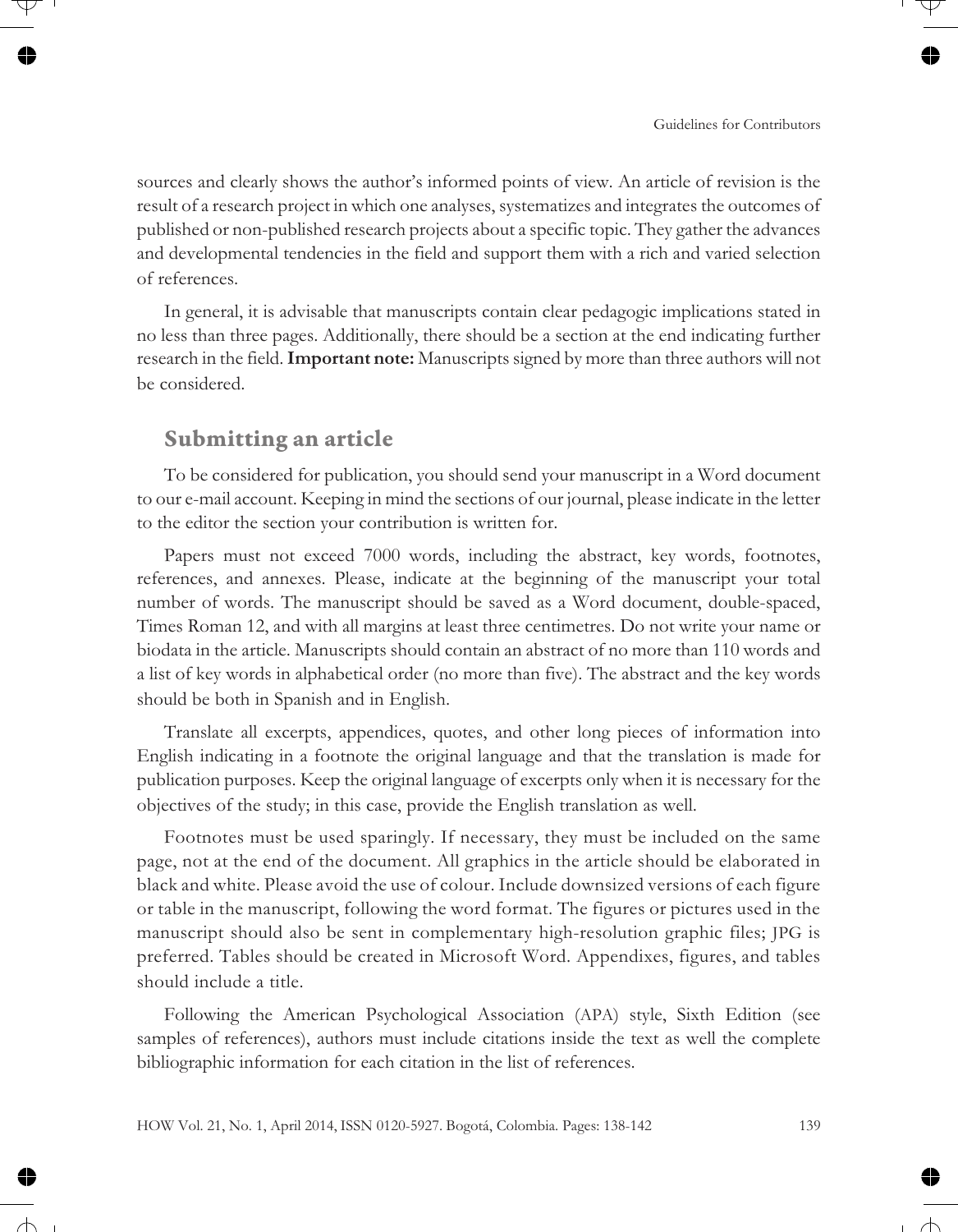One of the requirements for the publication of articles about teaching or research experiences in which subjects have participated is to have a consent form signed by them authorising the use of the information in the publication. Send along the consent form used together with your manuscript.

Please send the article and the consent form (if applicable) together with a letter to the editor specifying the following: Title of the article in English and in Spanish (Titles should not be longer than 12 words), Author(s) name(s) (use the name with which you want to be identified when your work is referenced; a maximum of three authors per manuscript), Institution, Address, a short biographical statement of no more than 40 words per author, and the date or period of time when the document was written. Additionally, you should include a statement indicating that your article has not been submitted to another publication and that it has not been published elsewhere.

It should be noted that plagiarism is a crime under Colombian law. HOW will reject papers which evidence plagiarism, and its decision will be final. Manuscripts submitted by authors whose work has been rejected due to plagiarism will not be considered for evaluation purposes in the future. The same will apply to authors who simultaneously submit their manuscripts to other journals (parallel submission).

Manuscripts and letters to the editor should be sent to:

Carrera 27A No. 53 - 06, Of. 405. Bogotá, Colombia Phone/ Fax: 57(1) 2 11 50 18 E-mail: how journal@yahoo.com

#### **References**

#### *Book Citations*

• Reference in the text

When paraphrasing the general idea, page numbers are not required. . . . which offered a theoretical backdrop for a number of innovative behavior modification approaches (Skinner, 1969).

• Reference at the end of the text (bibliography)

Levy, M., & G. Stockwell. (2006). *CALL dimensions: Options and issues in computer-assisted language learning.* New Jersey, NJ: Mike Lawrence Erlbaum Associates.

Harlow, H. F. (1958). Biological and biochemical basis of behavior. In D. C. Spencer (Ed.), *Symposium on interdisciplinary research* (pp. 239-252). Madison, WI: University of Wisconsin Press.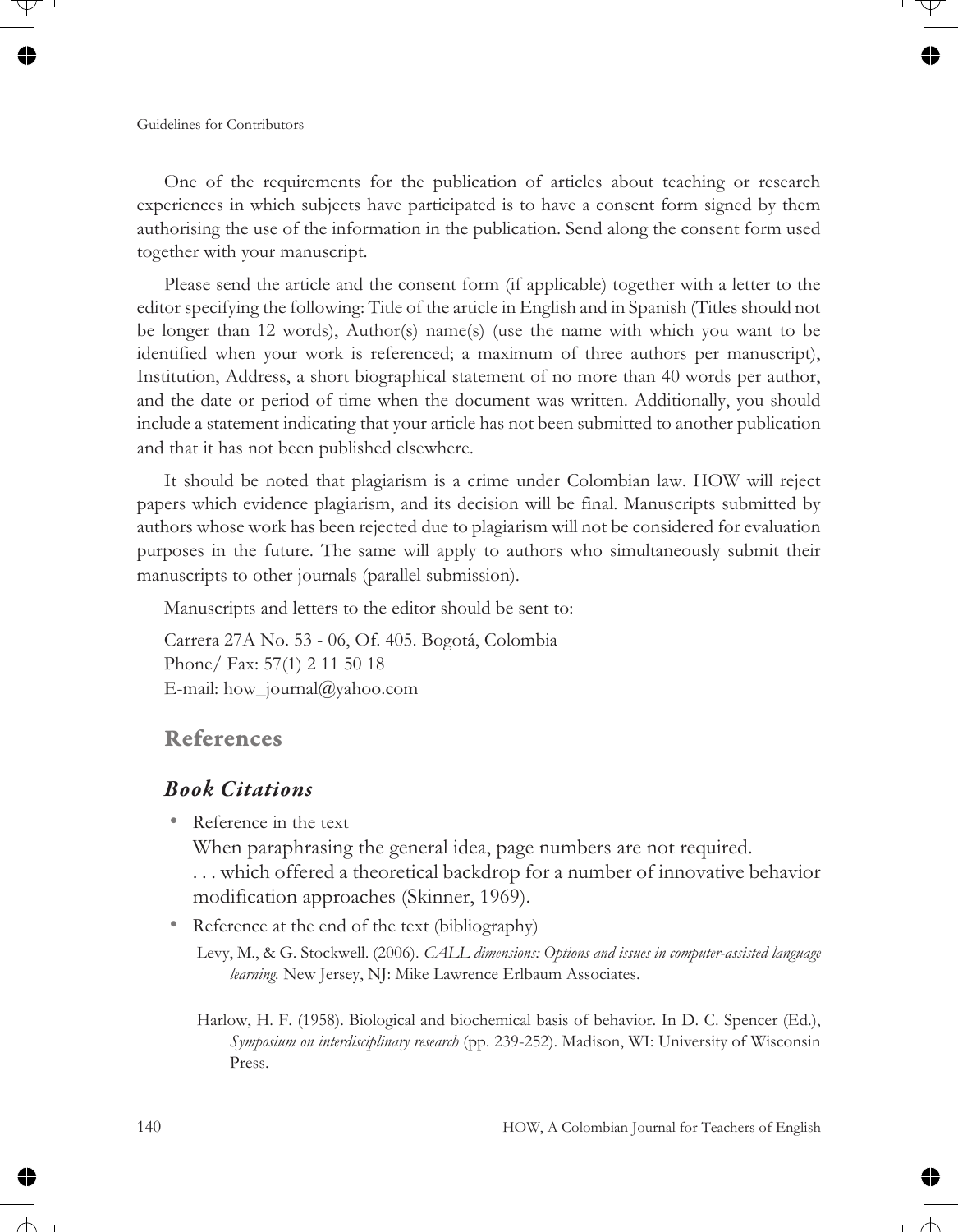## *Journal Citations*

• Reference in the text

Even some psychologists have expressed the fear that "psychology is in danger of losing its status as an independent body of knowledge" (Peele, 1981, p. 807).

• Reference at the end of the text (bibliography)

Barletta Manjarres, N. (2009). Intercultural competence: Another challenge. *PROFILE Issues in Teachers' Professional Development, 11*(1), 143-158.

#### *Citing Online Resources*

When citing anything from the Web, you should use the Basic APA Format for Citing Print Materials and Media—including author, date, title, and publication information followed by a retrieval statement that tells where you found it on the World Wide Web.

#### *Conference Presentations*

Rodríguez, M., Cárdenas M. L., & Aldana, C. (2008). *The design of Alex virtual courses: Challenges and implications for ELT* [PowerPoint Slides]. Plenary Session 8 at ASCOPIConference, Tunja 2008.

## *Unpublished Master's Thesis*

Ochoa, M. (2004). *Meaning negotiation in EFL project work: How students express themselves and interact with others* (Unpublished master's thesis). Universidad Distrital Francisco José de Caldas, Bogotá.

For titles of works in languages other than English, please provide the English translation in brackets (not parentheses) next to the original title.

Cabrales Vargas, M., & Cáceres Cabrales, J. A. (2013). La dinámica del currículo y la evolución de la autonomía en el aprendizaje del inglés [The dynamics of curriculum and the evolution of autonomy in learning English as a foreign language]. *Íkala, Revista de Lenguaje y Cultura*, *18*(1), 45-60.

## **Revising your publication**

All submissions follow a double blind review process. Each manuscript is evaluated at least by two reviewers. If your article is accepted after having been read by members of the editorial committee and the advisory board, you should be ready to revise it if necessary. If major changes are required, either the article will be returned to you for amending or the

American Psychological Association. (n.d.). *APAStyle.org: Electronic references.* Retrieved from http://www.apastyle.org/manual/index.aspx